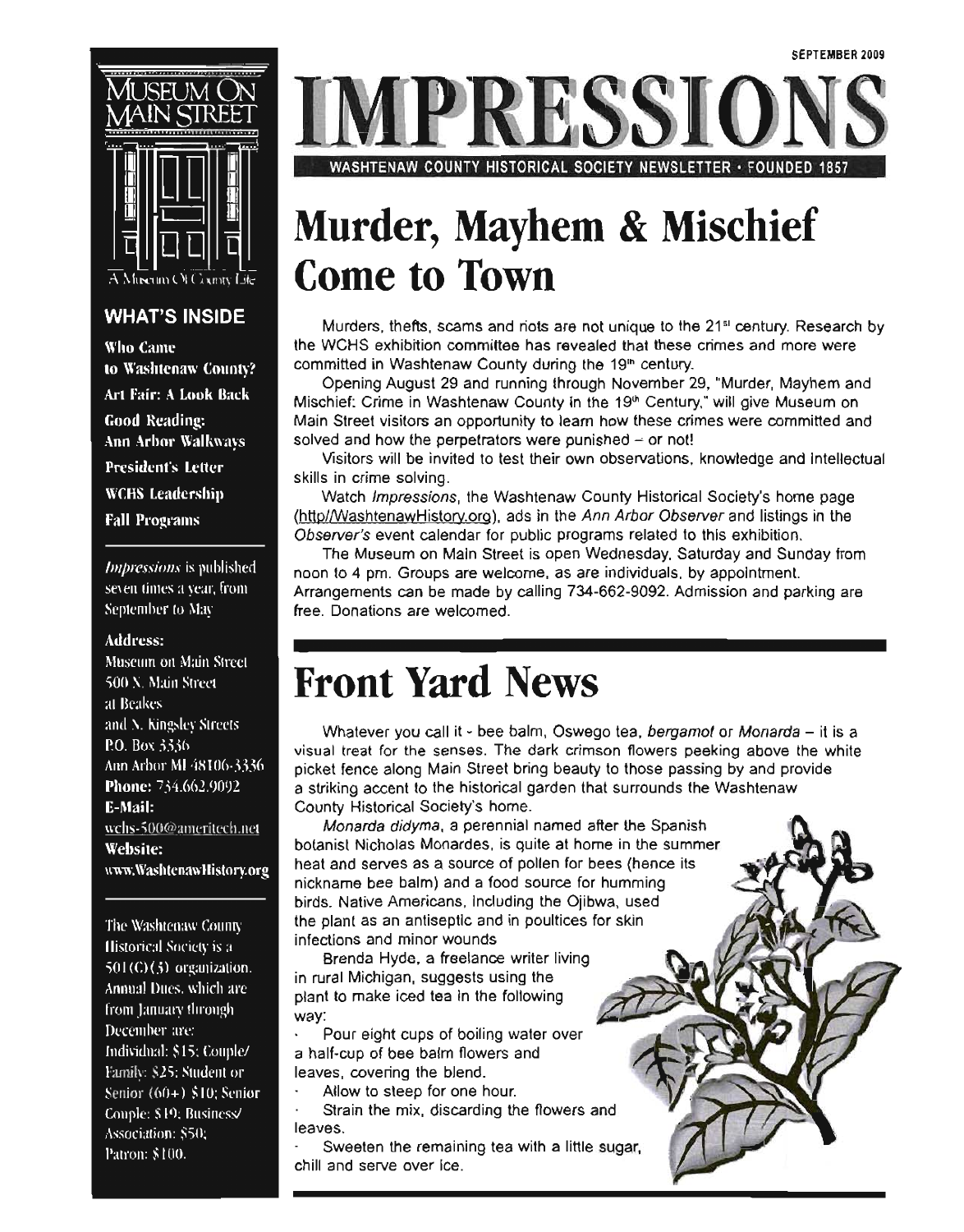#### **WASHTENAW COUNTY HISTORICAL SOCIETY LEADERSHIP**

President Leslie L. Loomans

**Vice President** Ralph P. Beebe

Immediate **Past President** Richard L. Galant, PhD

**Treasurer** Patricia W. Creal

**Recording Secretary** Judith M. Chrisman

Corresponding Secretary Pauline V. Walters

#### **Directors** Rosemarion A. Blake Tom Freeman Karen L. Jania Michelle L. McClellan, PhD Susan Nenadic M. Joanne Nesbit Jay Snyder Jan E. Tripp Susan Cee Wineberg Cynthia Yao

Directors-at-Large Hon. Julia A. Creal Mary Florida Wayne Florida Richard L. Galant, PhD Dean Greb **Susan Kosky Donald Cameron** Smith, MD

**Advisors** Ina Hanel-Gerdenich David LaMoreaux Thomas F. Mich, PhD Louisa Pieper

### **LESLIE LOOMANS President's Letter**

The Washtenaw County Historical Society Board of Directors, under the leadership of Past President Richard Galant, began work this past spring on a new strategic plan for our Society. At our June board meeting, we successfully reached the first milestone, a new mission statement, which appears on the back page. While the existing statement served us well over the last many years, the new one is much shorter and easier for our membership to remember, and focuses all of us on essential aspects of our mission: To educate and inspire our community to engage in the preservation and presentation of area history.

The challenge for all Society members is embedded in the words "to educate and inspire our community." Some of us may be better at educating and others better at inspiring, but we are all pretty excited about Washtenaw County history, and need to project that excitement. Preservation and presentation is what not only our members, but also our community, need to engage in. Fortunately the very existence of our Society during the past 150 plus years has left us with extensive collections. This process must continuel Our presentations of exhibits, lectures, newsletter and museum shop books and other historic materials probably only scratches the surface of what is potentially possible.

So, let the board of directors hear your thoughts about "educate and inspire" and "preservation and presentation." As we continue the development of the strategic plan throughout this fall, we will value and need your input.



### **VOLUNTEER WITH US: Contribute Your Time**

Are you looking for a way to contribute to the community? Do you have a few hours a week

available? The Museum on Main Street can use your help. Call 734.662.9092 or e-mail wchs-500@ameritech.net to volunteer.

### Work in the Museum Shop

Job Description: Work in the Museum Shop maintaining the stock of books and other items for sale and the computerized inventory of stock, advise the docents who sell the goods, and deposit sales income. Hours: Can be arranged.

### **Help Maintain the Garden**

Job Description: Help maintain what has become a jewel in the gateway to downtown Ann Arbor by assisting with planting, weeding and garden design. Hours: Individualized to accommodate your schedule.

### Meet the Volunteer of the Month

Bob Yuhasz, better known at the Museum as "Mr. Fix-it," quietly fixes and hauls whatever needs fixing or hauling. This month Bob tackled the hinges and latch for the Museum gate. Thanks Bob!!!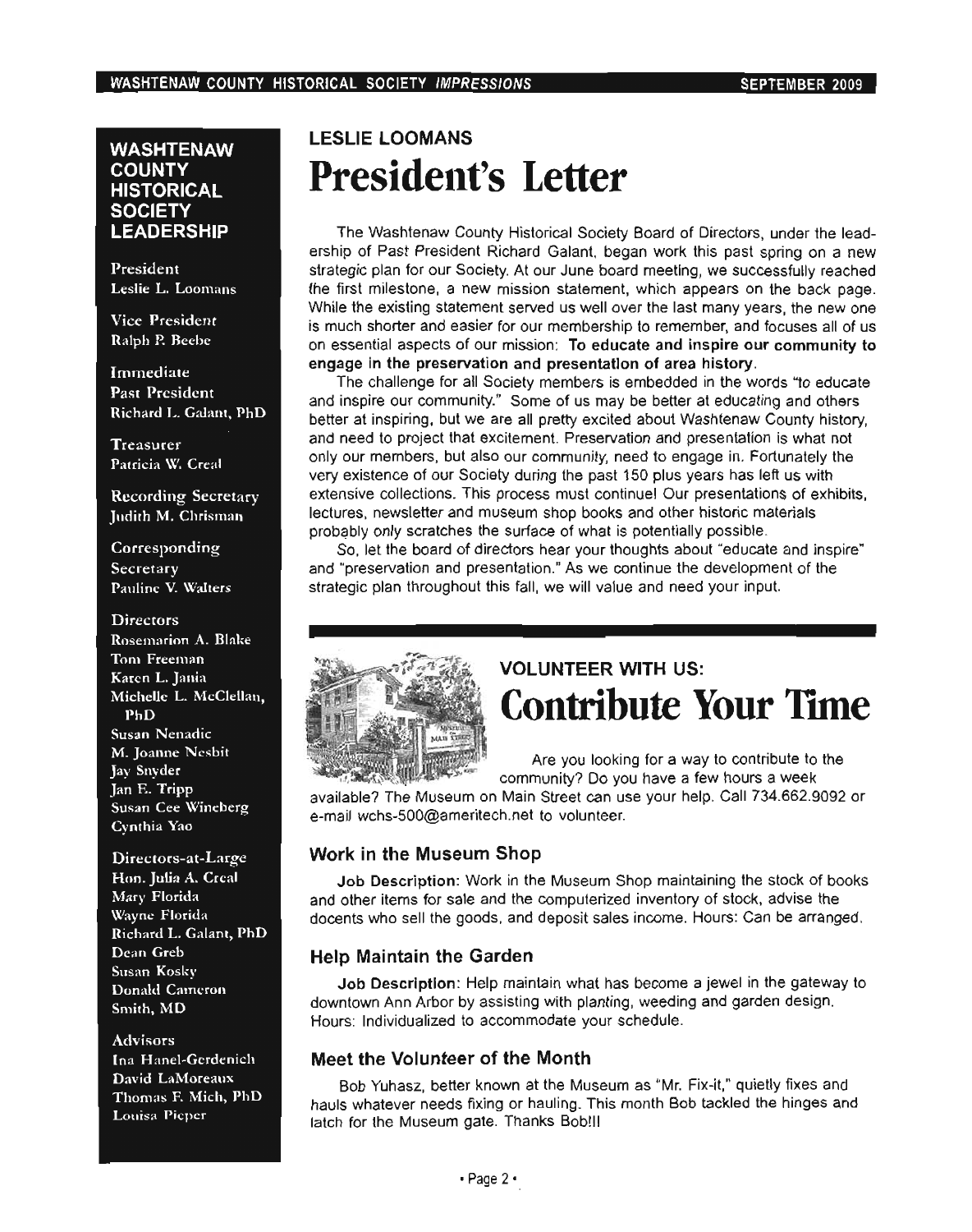### WASHTENAW STORIES Art Fair Celebrates 50 Years

Now that the Annual Ann Arbor Art Fair has come and gone for the 50" year, we thought our readers would like to take a brief look back.

When Bruce Henry and other South University street merchants approached the Ann Arbor Art Association with the idea of expanding their



South University Avenue during the first fair in 1960. Tents protected some of the South University Avenue during the first fair in 1960. Tents protected some of the<br>artists; the rest were open to the elements. Paper fish flew gaily from the street·<br>lights and became the trademark of the Ann Arbor Street

annual Bargain Days with an art fair, they were met with responses such as, "What is an art fair?" and "No good artist will sit on the street." But despite the negativity, they decided to give it a try.

The first fair had three small tents and string stretched between parking meters from which artists hung their work. The association had to beg artists to participate in what was later described as a "scraggly little fair." But that was the year of its birth. And just as infants grew, so did the fair.

By age one 30,000 visitors viewed the work of 261 artists and the fair included carnival rides, animal acts, music and even a fashion show. By age nine, two siblings had been born. Operating together as a "well oiled machine" the 1969 fairs supported more than 400 artists and 200,000 visitors, and contributed \$300,000 to the local economy.

There were, of course, some growing pains. Complaints that local artists were being shut out resulted in a new jurying system. Poachers (those who sold wares without a license or paying the entry fees) had to be curtailed. Continuing to this day are complaints about lack of parking. One early poster welcoming visitors to the fair contained "No Parking" signs.

And then there is the weather. Contrary to popular belief, every art fair is not hit with a fierce summer storm. But storms are common enough to have entered the fair's mythology. In 1980, when postponed because of the Republican convention in Detroit, the fair escaped the devastating green·skied storm that swept through the area that week.

While organizers cannot control the weather, they have tried to continuously improve the experience for both artists and visitors. Shuttle buses, Porta·Potties, credit card payments, and art fair guides assist visitors while artists have come to rely on booth sitters to provide them a brief break.

Although statistics from this year's fair were unavailable before Impressions went to the printer, by the time you receive this, we should know what affect the economy had on attendance and sales this year.

### OFF THE SHELF Not Just Another River Town

Brenda Bentley has produced a book that serves as a history and self·guided tour of the areas surrounding the Huron River as it flows through Ann Arbor. Riverwalks: Ann Arbor tells the history of each area along the river's banks, from Barton Pond to Pioneer Geddesburg, with brief images of the early settlers, their mills, businesses and homes. Notes on the geological features along the river and the river itself set the scene for various walks (some might say hikes) around and through the parks, neighborhoods and recreational areas adja· cent to the Huron.

Precise maps show local landmarks as well as the paths and walkways with descriptions of approximate lengths to complete each path and convenience stops along the way. Though the book might be a little cumber· some to take along when exploring these areas, copies, even enlarge· ments, of the maps can be made and conveniently folded to fit a pocket.

The book is a great gift for the armchair adventurer, the avid hiker or those just trying to follow doctor's orders to "get out and walk." Riverwalks: Ann Arbor is available at the Museum on Main Street for \$25, which includes tax.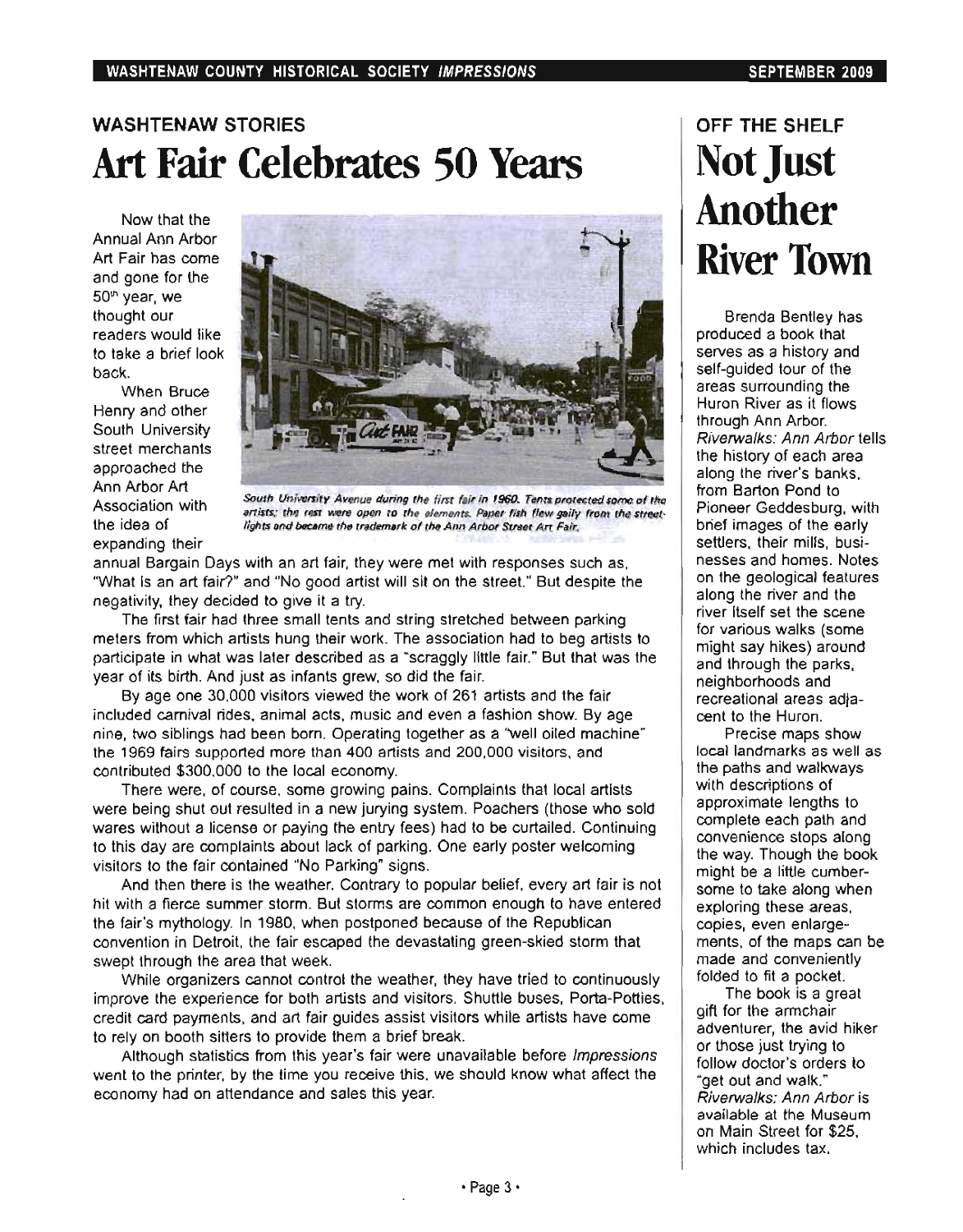# **New Consortium** Brochure in the **Works**

The Washtenaw County Consortium includes more than two· dozen organizations that share information and resources. The group's current brochure is being replaced with a new foldout design including pictures of individual attractions and a map of Washtenaw County. The new brochure's design and lower per-piece cost should increase its "shelf life." Fifteen thousand copies will be available in the fall of 2009.

For more information about the Consortium or its new updated brochure, please e-mail the Washtenaw County Historical Society, at wchs-500@ameritech.net.

# And They Are Still Coming!

They came from New York, Ireland, Germany, New England and the Southeastern states. Some stayed; some moved on; some returned to their original homes. But all of them added to the growth and development of Washtenaw County.

Immigrants and emigrants from around the country and the world are still arriving. They come as students and never leave. They come as teachers and technicians and find success. They come as artists and artisans, business executives and skilled labor, and most of them stay.

The Society's exhibition at the Museum on Main Street, which ran from March through June, told the stories of the county's early settlers from Germany who came to Washtenaw County as farmers, Jordan Huang performs on the Erhu. raised crops and families and started



businesses. It told of the Irish who settled in Northfield Township, farmed , built churches and encouraged friends and family in the "old country" to join them. It told of Greek businessmen, entrepreneurs and restaurateurs who brought with them a distinct culture of music, history, foods and festive costumes.

The stories included those of Jews who came from various foreign lands and joined together in communities and synagogues; of freed slaves; of folks who came by steamship, wagon and flat boat on the Erie Canal; and of those who came more recently by trains, automobiles and airplanes.

Visitors to the exhibition (more than 600 of them) were encouraged to pinpoint where in the world they or their families came from by placing pins on a world map. The map soon became dotted with pins on Russia, India, China, Arabia, Australia, the United Kingdom, Germany, Africa and many other countries. To celebrate Asian-American Heritage Month in May, members of the Ann Arbor Chinese Center of Michigan and the Michigan Taiwanese American

Organization performed yoyo, martial arts and music.

Visitors also had the opportunity to share their own personal stories of "Coming to Washtenaw" County" by writing them in a specially designated notebook. Your family's story is part of the history of Washtenaw County and although the exhibition has closed, there is still time to have it included in the Society's archives. Simply send it to the Museum on Main Street, P.O. Box 3336, Ann Arbor, MI 48106-3336. If you prefer. send it via e-mail to: WCHS-500@ameritech.net

Christopher Chen, Christopher Shih and Dallan Roan demonstrate amazing yoyo feats.

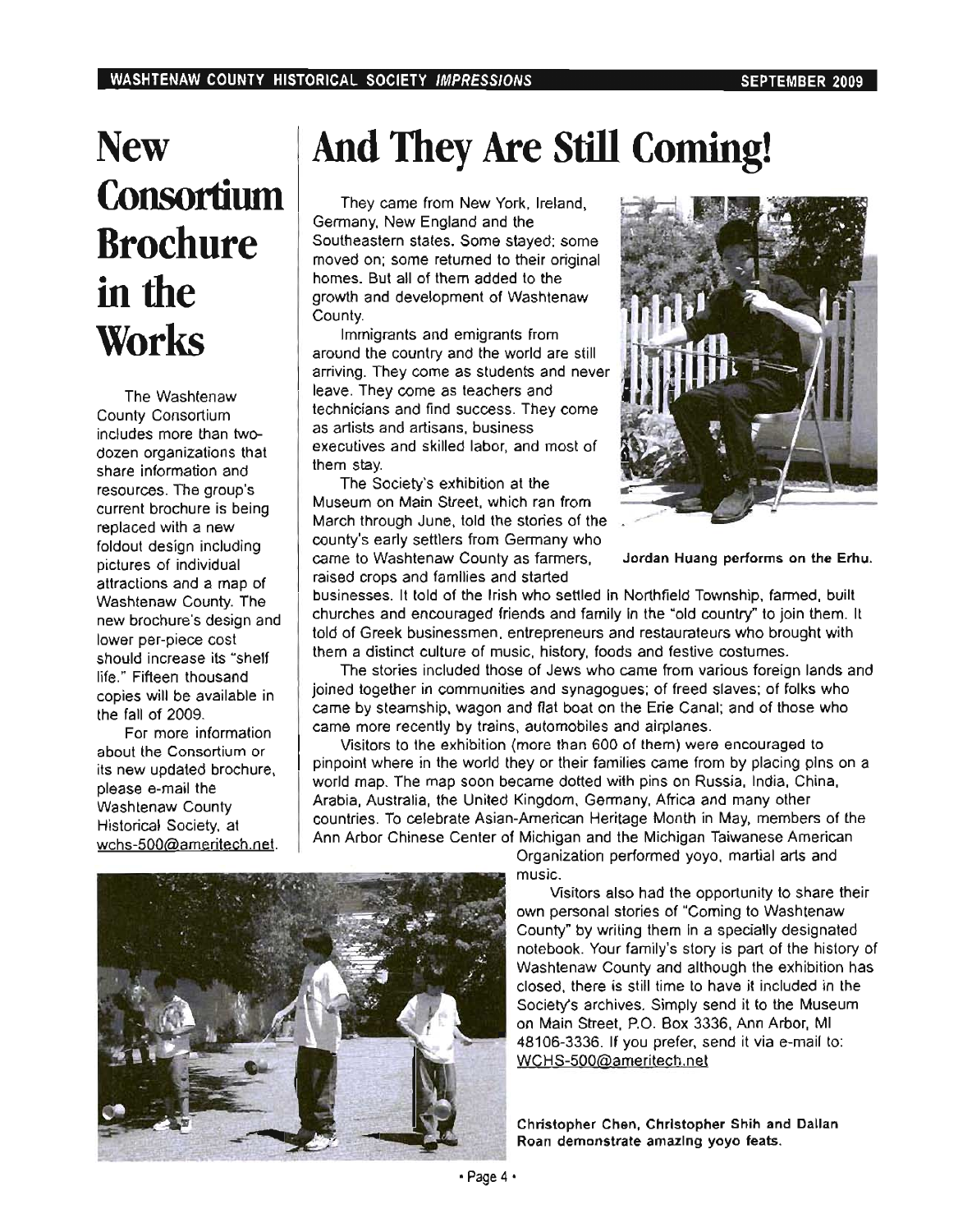# Learned at the Exhibition

### Immigrant or Emigrant?

Since all of us have at some point left somewhere to come to where we are, both are correct. So why did the earliest Washtenaw County settlers consistently refer to themselves as "emigrants," even naming their earliest newspaper the Western Emigrant? It may have been because the first settlers believed that they had come from the east coast to the wilds of the Michigan territory, leaving civilization as they knew it behind.

### Modern Immigration Patterns Revealed Perception vs. Reality

The top five groups of foreign born residents in Washtenaw County are Asian, Western European, Indian, Eastern European/Russian and Middle Eastern. The 6,000 Washtenaw County Chinese residents make up the largest single group within these categories.

Visitors' responses to the exhibition's contest concerning immigration patterns provided a glimpse at the striking differences between perceptions and reality. Popular incorrect answers often included "the Greeks." While there are quite a few residents of Greek heritage, most are not recent arrivals. "The Mexicans" was another popular but incorrect answer. Michigan and Washtenaw County are only 2 percent Hispanic. Many participants ignored Europeans in favor of people from India and the Middle East. They said this was because of the many Indian and Middle Eastern restaurants in the area as well as the large number of people they observed in attire from these countries.

### Those Who Came from Germany

Nearly 20 percent of today's Washtenaw County residents are of German heritage. Motivated by economic, political and religious problems, these immigrants formed the first ethnic group coming to the area. To assist them, the government of Michigan published a detailed bilingual guidebook that provided The Gottlob Mast Family maps and instructions



concerning every detail of the journey. For instance, the book advised immigrants to carry only "small silver change," to "never accept bank notes" and to "never pay more than \$1.50 to travel on the Erie Canal or \$5 by rail."

### Letters Tell the Story

"Three weeks ago I gave notice to my master, whereupon we both were nearly dissolved in tears," wrote Caspar Limpert in 1633 before embarking on his move across the ocean to an unknown land. "We will leave from Bremen for Baltimore or New York. What fate is destined for me in America, I do not know." Limpert was welcomed by 40 other German families already living in Ann Arbor.

"One has to learn everything differently here," wrote Gottlob Mast in 1647 to family in Germany. "I am with Americans who do not understand one word of German." Despite these difficulties he concluded, "I enjoy working here much better than in Germany and do not wish myself back." He urged others to come and to bring fruit saplings.

### Immigration Packing List

Included in the ·Coming to Washtenaw County" exhibition was the opportunity for visitors to imagine what they would put in their suitcases before moving to a foreign land. The responses included family photos, Bibles, money, jewelry etc. One of the most interesting responses, however, was "diplomas," offering some proof that professional training and status was seen as essential in establishing oneself in a new country.